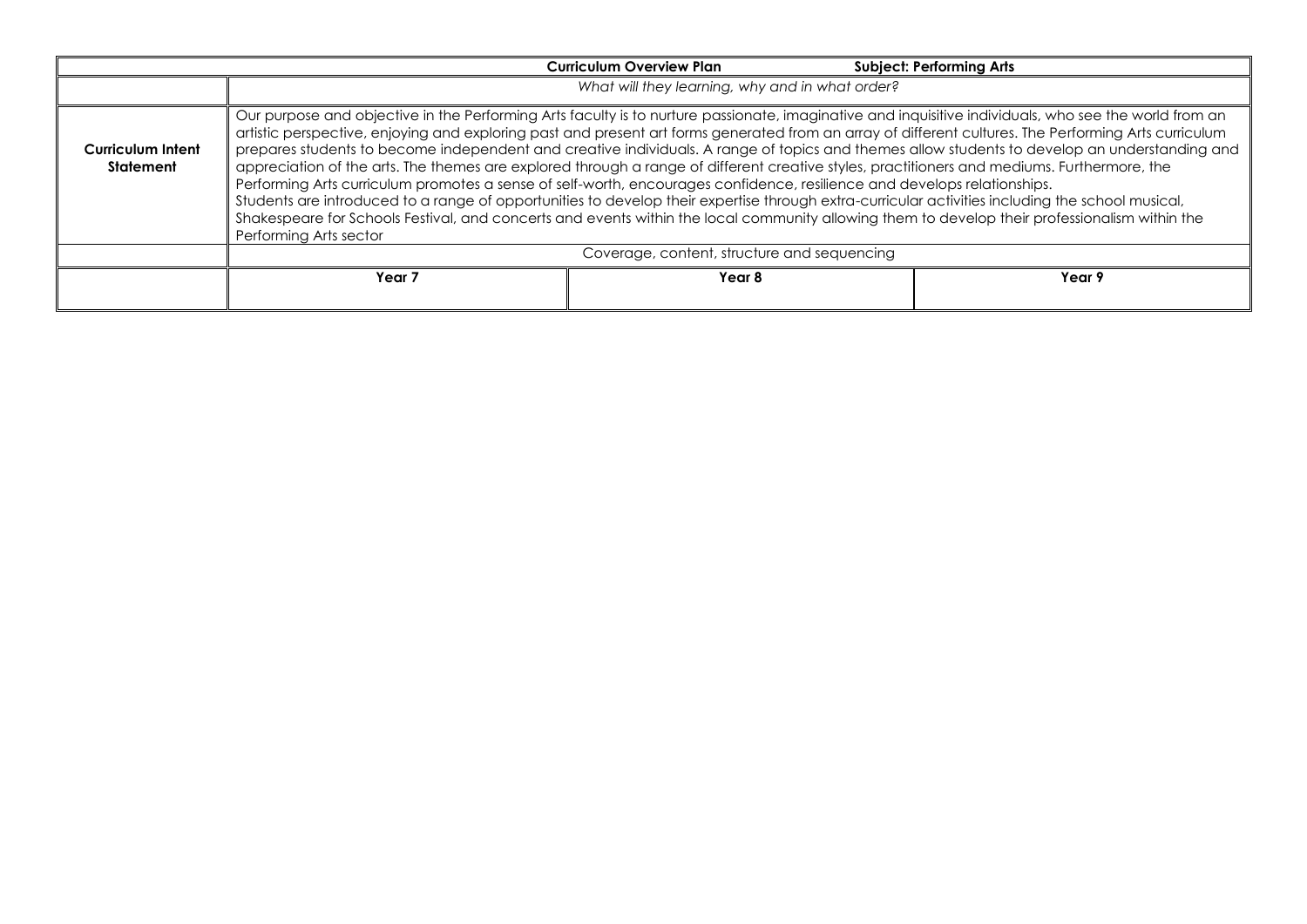| <b>Expert Students</b>            | <b>Dance</b>                                | <b>Dance</b>                                | <b>Dance</b>                                |
|-----------------------------------|---------------------------------------------|---------------------------------------------|---------------------------------------------|
|                                   | <b>1) SKILLS FOR PERFORMANCE</b>            | <b>1) SKILLS FOR PERFORMANCE</b>            | <b>1) SKILLS FOR PERFORMANCE</b>            |
| Key Learning/                     | <b>KNOWLEDGE, UNDERSTANDING AND</b>         | <b>KNOWLEDGE, UNDERSTANDING AND</b>         | KNOWLEDGE, UNDERSTANDING AND                |
| knowledge<br>and skills including | <b>SKILLS FOR PERFORMANCE</b>               | <b>SKILLS FOR PERFORMANCE</b>               | <b>SKILLS FOR PERFORMANCE</b>               |
| local context                     | PHYSICAL SKILLS AND ATTRIBUTES              | PHYSICAL SKILLS AND ATTRIBUTES              | PHYSICAL SKILLS AND ATTRIBUTES              |
|                                   | Posture, Alignment, Balance, Coordination,  | Posture, Alignment, Balance, Coordination,  | Posture, Alignment, Balance, Coordination,  |
|                                   | Control                                     | Control                                     | Control, Flexibility, Mobility, Strength,   |
|                                   |                                             |                                             | Stamina, Extension, Isolation               |
|                                   | <b>MENTAL SKILLS AND ATTRIBUTES</b>         | <b>MENTAL SKILLS AND ATTRIBUTES (During</b> |                                             |
|                                   | (During performance)                        | performance)                                | <b>TECHNICAL SKILLS</b>                     |
|                                   | Commitment, Concentration, Confidence,      | Commitment, Concentration, Confidence,      | Action content, Dynamics, Spatial content,  |
|                                   | Movement memory                             | Movement memory                             | Timing content                              |
|                                   |                                             |                                             |                                             |
|                                   | <b>EXPRESSIVE SKILLS</b>                    | <b>EXPRESSIVE SKILLS</b>                    | <b>MENTAL SKILLS AND ATTRIBUTES</b>         |
|                                   | Projection, Focus, Spatial awareness        | Projection, Focus, Spatial awareness        | (During performance)                        |
|                                   |                                             |                                             | Commitment, Concentration, Confidence,      |
|                                   | <b>MENTAL SKILLS AND ATTRIBUTES</b>         | <b>MENTAL SKILLS AND ATTRIBUTES</b>         | Movement memory                             |
|                                   | (Process)                                   | (Process)                                   |                                             |
|                                   | Systematic repetition, Rehearsal discipline | Systematic repetition, Rehearsal discipline | <b>EXPRESSIVE SKILLS</b>                    |
|                                   |                                             |                                             | Projection, Focus, Spatial awareness        |
|                                   | <b>SAFE WORKING PRACTICES (Process)</b>     | <b>SAFE WORKING PRACTICES (Process)</b>     |                                             |
|                                   | Warming up, Cooling down                    | Warming up, Cooling down                    | <b>MENTAL SKILLS AND ATTRIBUTES</b>         |
|                                   |                                             |                                             | (Process)                                   |
|                                   | <b>2) APPRECIATION SKILLS</b>               | <b>2) APPRECIATION SKILLS</b>               | Systematic repetition, Mental rehearsal,    |
|                                   | KNOWLEDGE AND UNDERSTANDING OF              | KNOWLEDGE AND UNDERSTANDING OF              | Rehearsal discipline, Planning a rehearsal, |
|                                   | <b>CRITICAL APPRECIATION OF THEIR OWN</b>   | <b>CRITICAL APPRECIATION OF THEIR OWN</b>   | Response to feedback, Capacity to improve   |
|                                   | <b>WORK</b>                                 | <b>WORK</b>                                 |                                             |
|                                   | The meaning of relevant performance         | The meaning of relevant performance         | <b>SAFE WORKING PRACTICES (Process)</b>     |
|                                   | terminology                                 | terminology                                 | Warming up, Cooling down, Nutrition,        |
|                                   | The meaning of relevant choreography        | The meaning of relevant choreography        | Hydration                                   |
|                                   | terminology                                 | terminology                                 |                                             |
|                                   |                                             |                                             | <b>2) APPRECIATION SKILLS</b>               |
|                                   | 3) CHOREOGRAPHY SKILLS                      | 3) CHOREOGRAPHY SKILLS                      | KNOWLEDGE AND UNDERSTANDING OF              |
|                                   | KNOWLEDGE, UNDERSTANDING AND                | KNOWLEDGE, UNDERSTANDING AND                | <b>CRITICAL APPRECIATION OF THEIR OWN</b>   |
|                                   | <b>SKILLS FOR CHOREOGRAPHY:</b>             | <b>SKILLS FOR CHOREOGRAPHY:</b>             | <b>WORK</b>                                 |
|                                   | <b>PROCESS</b>                              | <b>PROCESS</b>                              | The meaning of relevant performance         |
|                                   | Improvisation, Generate,                    | Improvisation, Generate,                    | terminology                                 |
|                                   |                                             |                                             | The meaning of relevant choreography        |
|                                   | <b>CHOREOGRAPHIC DEVICES</b>                | <b>CHOREOGRAPHIC DEVICES</b>                | terminology                                 |
|                                   |                                             |                                             |                                             |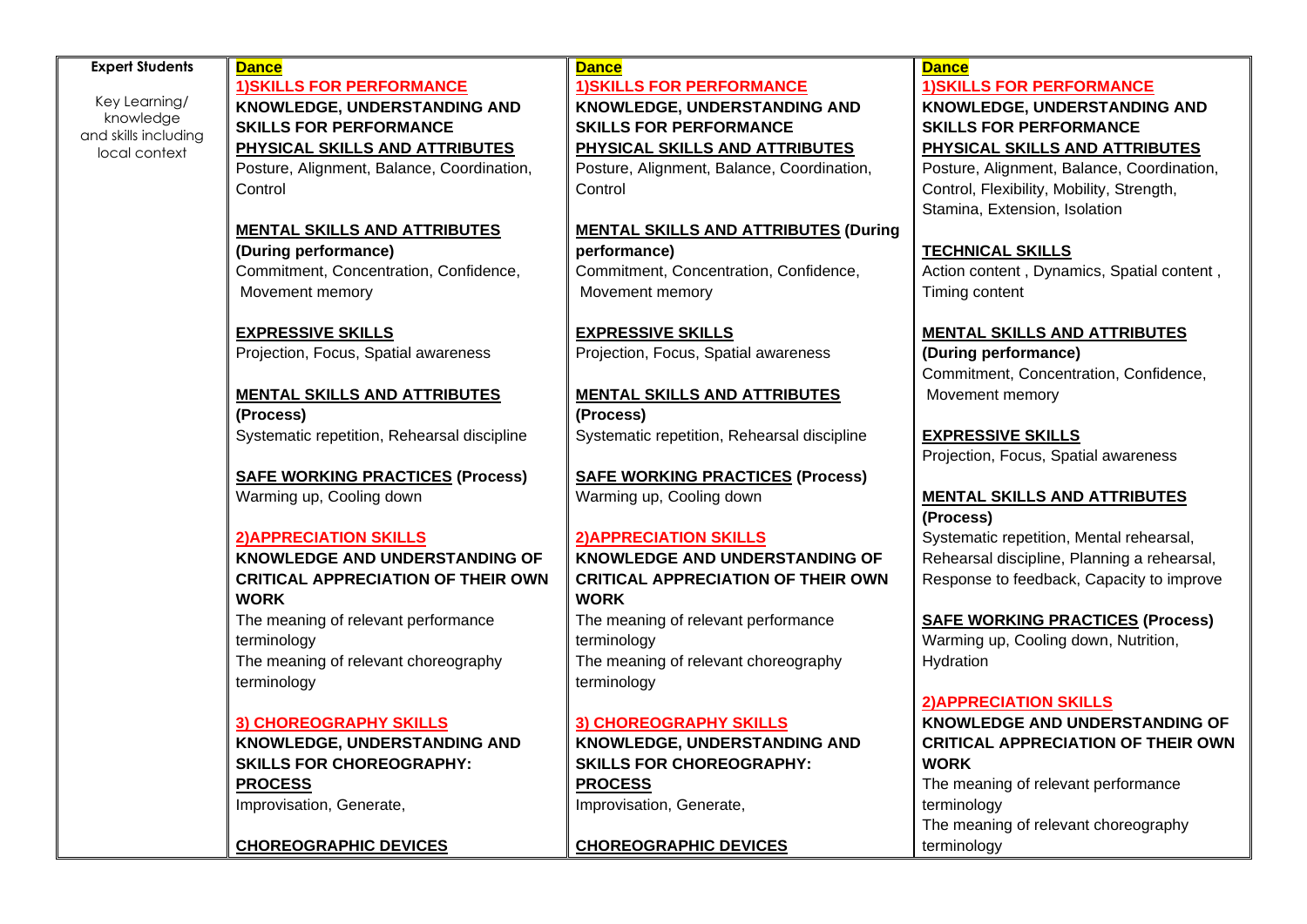| Motif and development, Unison and canon      | Motif and development, Unison and canon         |                                                  |
|----------------------------------------------|-------------------------------------------------|--------------------------------------------------|
|                                              |                                                 |                                                  |
|                                              |                                                 | <b>3) CHOREOGRAPHY SKILLS</b>                    |
|                                              |                                                 | KNOWLEDGE, UNDERSTANDING AND                     |
|                                              |                                                 | <b>SKILLS FOR CHOREOGRAPHY:</b>                  |
|                                              |                                                 | <b>PROCESS</b>                                   |
|                                              |                                                 | Research, Improvisation, Generate, Selection,    |
|                                              |                                                 | Development,                                     |
|                                              |                                                 |                                                  |
|                                              |                                                 | <b>CHOREOGRAPHIC DEVICES</b>                     |
|                                              |                                                 |                                                  |
|                                              |                                                 | Motif and development, Repetition, Contrast,     |
|                                              |                                                 | Unison and canon                                 |
|                                              |                                                 |                                                  |
|                                              |                                                 | <b>COMMUNICATION OF CHOREOGRAPHIC</b>            |
|                                              |                                                 | <b>INTENT</b>                                    |
|                                              |                                                 | Moods, Meanings, Ideas, Themes                   |
|                                              |                                                 |                                                  |
|                                              |                                                 |                                                  |
|                                              |                                                 |                                                  |
|                                              |                                                 |                                                  |
| <b>Drama</b>                                 | <b>Drama</b>                                    | <b>Drama</b>                                     |
|                                              |                                                 |                                                  |
| <b>PERFORMANCE SKILLS</b>                    | <b>PERFORMANCE SKILLS</b>                       | <b>PERFORMANCE SKILLS</b>                        |
| KNOWLEDGE AND UNDERSTANDING OF               | <b>KNOWLEDGE AND UNDERSTANDING OF</b>           | KNOWLEDGE AND UNDERSTANDING OF                   |
| <b>VOCAL AND PHYSICAL SKILLS FOR</b>         | <b>VOCAL AND PHYSICAL SKILLS FOR</b>            |                                                  |
|                                              |                                                 | <b>VOCAL AND PHYSICAL SKILLS FOR</b>             |
| <b>PERFORMANCE</b>                           | <b>PERFORMANCE</b>                              | <b>PERFORMANCE</b>                               |
| Action, levels, Facial expressions, gesture, | Facial expressions, gesture, posture,           | Facial expressions, gesture, body                |
| body language                                | Projection, tone, clarity, pitch, dramatic      | language, gait, physicality and contact          |
| Projection, tone, clarity                    | pause                                           | work                                             |
|                                              |                                                 | Projection, tone, clarity, pitch, accent,        |
| <b>SKILLS AND ATTRIBUTES (Rehearsal</b>      | <b>SKILLS AND ATTRIBUTES (Rehearsal</b>         | emphasis                                         |
| Process)                                     | Process)                                        |                                                  |
| Rehearsal discipline, focus, collaboration,  | Blocking taking direction, exploring a range of | <b>SKILLS AND ATTRIBUTES (Rehearsal</b>          |
| sequencing, storytelling, taking direction,  | stimuli, devising, collaboration, imagination,  | Process)                                         |
| improvising                                  | planning, timing to create tension and suspense |                                                  |
|                                              |                                                 | Understanding theatre genres and style,          |
|                                              |                                                 | exploring professional works, applying stylistic |
| <b>SKILLS AND ATTRIBUTES (During</b>         | <b>SKILLS AND ATTRIBUTES (During</b>            | methods and relevant techniques, script work,    |
| performance)                                 | performance)                                    | following stage directions, developing a         |
| Commitment, Collaboration, Confidence,       | Commitment, Confidence,                         | character                                        |
| Movement memory, freeze frames, flashback    |                                                 |                                                  |
|                                              |                                                 |                                                  |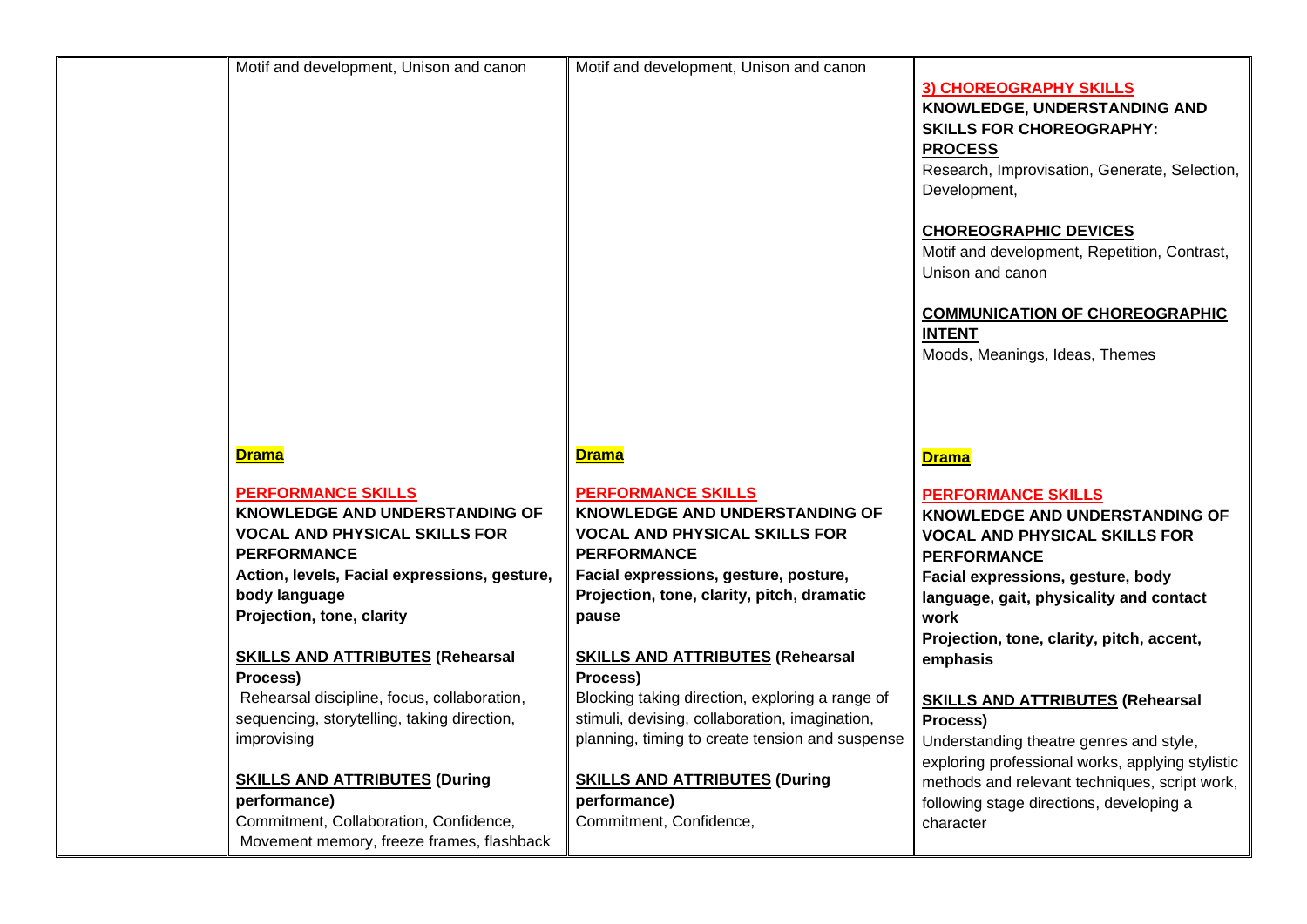|                                                | Movement memory, narration, imagination        | <b>SKILLS AND ATTRIBUTES (During</b>           |
|------------------------------------------------|------------------------------------------------|------------------------------------------------|
| <b>TRANSFERABLE SKILLS</b>                     | choral speaking, audience awareness            | performance)                                   |
| Developing self esteem                         |                                                | Demonstrating specific features of styles,     |
| Speaking and listening                         | <b>TRANSFERABLE SKILLS</b>                     | application of relevant techniques, audience   |
| collaboration                                  | Building self esteem                           | awareness, audience interaction,               |
| Problem solving                                | Confident speaking and developing oracy        | communicating meaning, sustaining a role       |
|                                                | Leadership skills                              |                                                |
| <b>APPRECIATION SKILLS</b>                     | collaboration                                  |                                                |
| KNOWLEDGE AND UNDERSTANDING OF                 | Planning and mapping ideas                     | <b>TRANSFERABLE SKILLS</b>                     |
| <b>CRITICAL APPRECIATION OF THEIR OWN</b>      |                                                | Building on prior knowledge                    |
| <b>WORK</b>                                    |                                                | Confident speaking and developing oracy        |
| The meaning of relevant performance            | <b>APPRECIATION SKILLS</b>                     | Analyzing and evaluating                       |
| terminology                                    | KNOWLEDGE AND UNDERSTANDING OF                 | Decision making                                |
| The application of appropriate techniques used | <b>CRITICAL APPRECIATION OF THEIR OWN</b>      | Stating opinions                               |
| to create theatre                              | <b>WORK</b>                                    | Giving and following instructions              |
| The collaboration between performers           | The meaning of relevant performance            |                                                |
| The communication of ideas                     | terminology                                    |                                                |
|                                                | The application of relevant techniques used to | <b>APPRECIATION SKILLS</b>                     |
|                                                | create devised theatre                         | KNOWLEDGE AND UNDERSTANDING OF                 |
|                                                | The collaboration between performers           | <b>CRITICAL APPRECIATION OF THEIR OWN</b>      |
|                                                | The communication of ideas and how these are   | <b>WORK</b>                                    |
|                                                | interpreted                                    | The meaning of relevant performance            |
|                                                |                                                | terminology                                    |
|                                                |                                                | The understanding how relevant techniques      |
|                                                |                                                | relate to specific genre and styles            |
|                                                |                                                | The meaning of creative intention              |
|                                                |                                                | The understanding of contextual influence      |
|                                                |                                                | The communication of ideas and how these       |
|                                                |                                                | are interpreted                                |
|                                                |                                                |                                                |
|                                                |                                                |                                                |
|                                                |                                                |                                                |
| <u>Music</u>                                   |                                                |                                                |
| <b>SKILLS FOR PERFORMANCE</b>                  | <b>Music</b>                                   | <b>Music</b>                                   |
| KNOWLEDGE, UNDERSTANDING AND SKILLS            | <b>SKILLS FOR COMPOSITION</b>                  | <b>APPRECIATION SKILLS</b>                     |
| <b>FOR PERFORMANCE</b>                         | KNOWLEDGE, UNDERSTANDING AND SKILLS            | Developing the knowledge and understanding of  |
|                                                | <b>FOR COMPOSITION</b>                         | musical elements, musical contexts and musical |
| Accuracy, technical control, expression and    | Creativity and development of musical ideas.   | language.                                      |
| interpretation.                                | Technical control of musical elements and      | <b>MUSICAL CONTEXTS</b>                        |
|                                                | resources. Structure and stylistic coherence.  |                                                |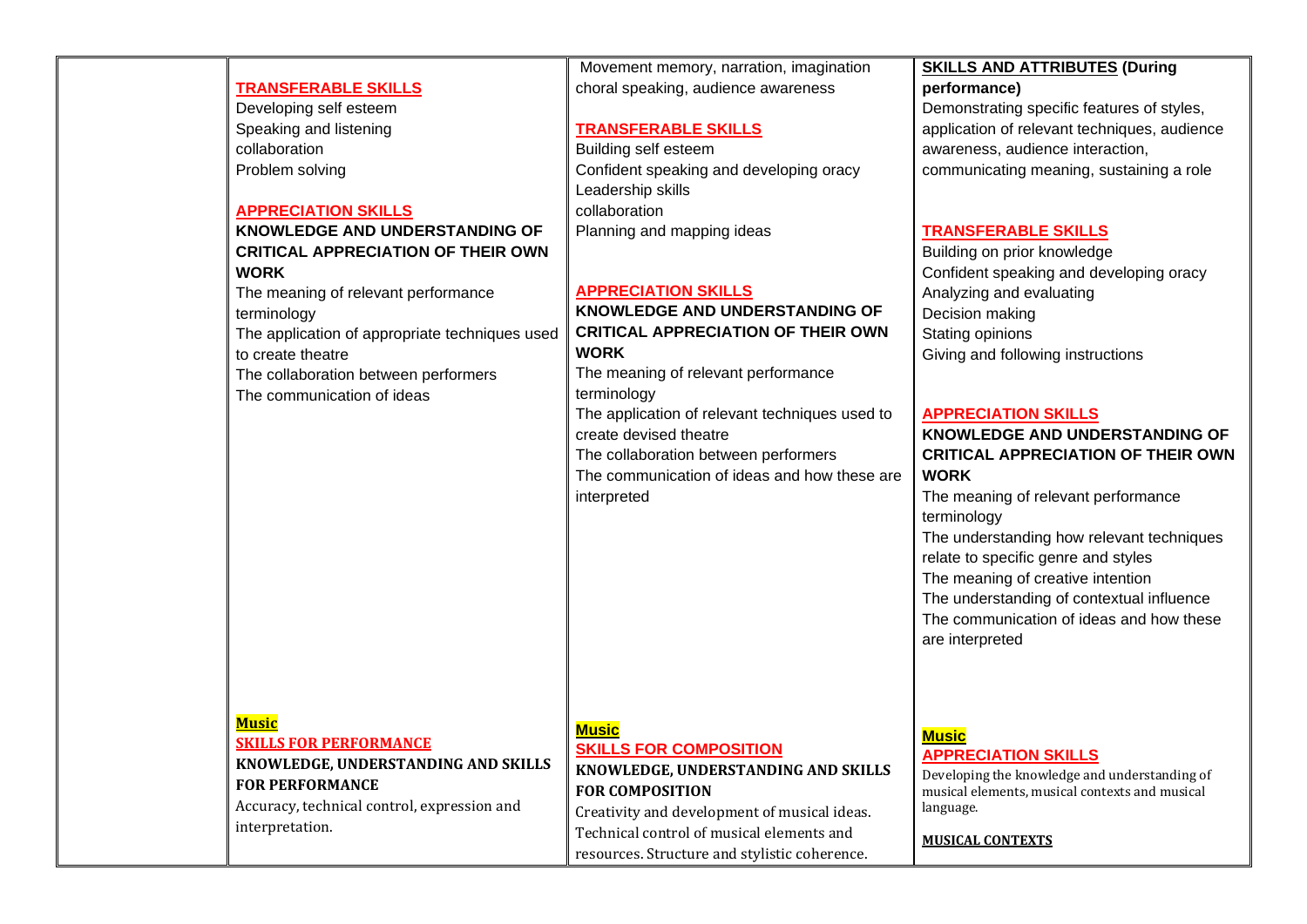| <b>ACCURACY</b><br>Ability to perform with accurate pitch and<br>rhythm whilst sustaining the tempo. Learning<br>how to follow performance directions whilst<br>maintaining a fluent performance.<br><b>TECHNICAL CONTROL</b><br>Secure knowledge of how to use an instrument<br>correctly whilst considering intonation where<br>appropriate. Controlling the sonority of the<br>instrument and projecting well.   | <b>CREATIVITY AND DEVELOPMENT OF MUSICAL</b><br><b>IDEAS</b><br>Creating effective ideas that offer creative<br>development. Developing content skillfully and<br>contrasting tone colour and moods.<br>TECHNICAL CONTROL OF MUSICAL ELEMENTS<br><b>AND RESOURCES</b><br>Choosing elements and resources effectively.<br>Using a wide variety of musical elements                                                                                                     | Discovering the purpose and intention of<br>composers, performers and those who commission<br>music. The effect of the occasion, audience and<br>choice of venue. How music is created, developed<br>and performed in different socail, historical and<br>cultural contexts.<br><b>MUSICAL LANGUAGE</b><br>Reading and writing simple notation. Using roman<br>numerals for chords. Using musical vocabulary<br>related to:<br><b>Musical Forms and Devices</b><br>Music for Ensemble<br>Film Music |
|---------------------------------------------------------------------------------------------------------------------------------------------------------------------------------------------------------------------------------------------------------------------------------------------------------------------------------------------------------------------------------------------------------------------|-----------------------------------------------------------------------------------------------------------------------------------------------------------------------------------------------------------------------------------------------------------------------------------------------------------------------------------------------------------------------------------------------------------------------------------------------------------------------|-----------------------------------------------------------------------------------------------------------------------------------------------------------------------------------------------------------------------------------------------------------------------------------------------------------------------------------------------------------------------------------------------------------------------------------------------------------------------------------------------------|
| <b>EXPRESSION AND INTERPRETATION</b><br>Performing with expression whilst keeping in the<br>chosen style. Communicating well with the audience<br>and maintaining interest. Developing a rapport with<br>other performers.<br><b>APPRECIATION SKILLS</b><br><b>KNOWLEDGE AND UNDERSTANDING OF</b><br><b>CRITICAL APPRECIATION OF THEIR OWN</b><br><b>WORK</b><br>The meaning of relevant performance<br>terminology | skillfully. Using resources in a controlled way.<br><b>STRUCTURE AND STYLISTIC COHERENCE</b><br>Organising music effectively and presenting<br>musical ideas well. Creating music within a<br>chosen brief and creatin music that is fully<br>coherent.<br><b>APPRECIATION SKILLS</b><br>KNOWLEDGE AND UNDERSTANDING OF<br><b>CRITICAL APPRECIATION OF THEIR OWN</b><br><b>WORK</b><br>The meaning of relevant performance<br>terminology and the meaning of relevant | Popular Music                                                                                                                                                                                                                                                                                                                                                                                                                                                                                       |

composing terminology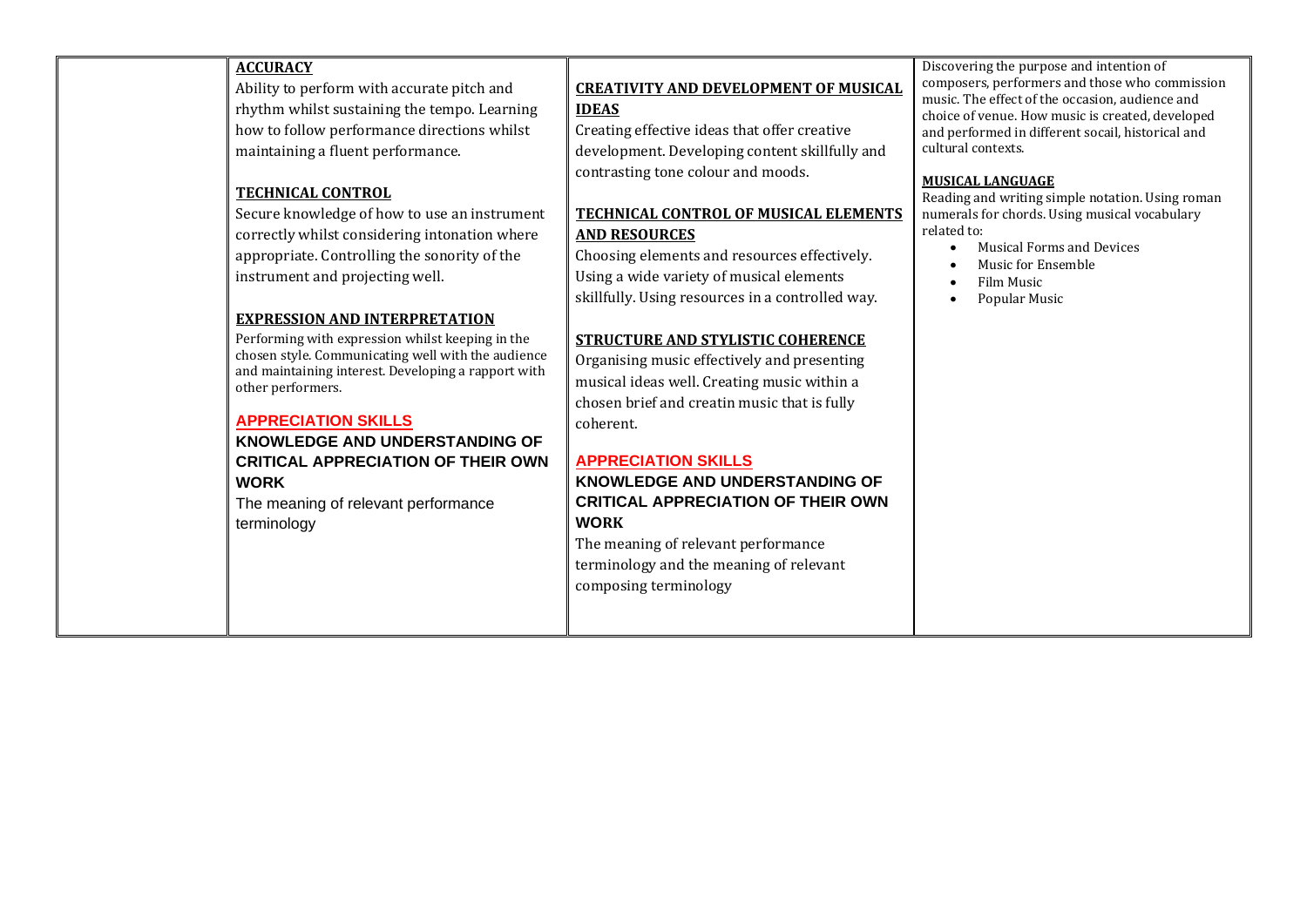| Assessment              | <b>Demonstrate and Connect</b>                                                               | <b>Demonstrate and Connect</b>                                                                  | <b>Demonstrate and Connect</b>                     |
|-------------------------|----------------------------------------------------------------------------------------------|-------------------------------------------------------------------------------------------------|----------------------------------------------------|
|                         | Time will be allocated over a sequence of                                                    | Time will be allocated over a sequence of                                                       | Time will be allocated over a sequence of          |
| How will you assess the |                                                                                              |                                                                                                 |                                                    |
| impact of teaching?     | lessons/work to allow learners opportunities to                                              | lessons/work to allow learners opportunities to                                                 | lessons/work to allow learners opportunities to    |
|                         | progress along the rubric. Opportunities will                                                | progress along the rubric. Opportunities will take                                              | progress along the rubric. Opportunities will      |
|                         | take place at the end of lessons to                                                          | place at the end of lessons to demonstrate                                                      | take place at the end of lessons to                |
|                         | demonstrate progress and the opportunities                                                   | progress and the opportunities then given at the                                                | demonstrate progress and the opportunities         |
|                         | then given at the beginning of the following                                                 | beginning of the following lesson to reflect and                                                | then given at the beginning of the following       |
|                         | lesson to reflect and improve                                                                | improve                                                                                         | lesson to reflect and improve                      |
|                         | All staff use a 'demonstrate markbook to                                                     | All staff use a 'demonstrate markbook to identify                                               | All staff use a 'demonstrate markbook to           |
|                         | identify attainment of skills in practical lessons                                           | attainment of skills in practical lessons                                                       | identify attainment of skills in practical lessons |
|                         | Demonstrate activities in KS3 practical lessons is                                           | Demonstrate activities in KS3 practical lessons is                                              | Demonstrate activities in KS3 practical lessons is |
|                         | generally a demonstration of the skills learnt                                               | generally a demonstration of the skills learnt                                                  | generally a demonstration of the skills learnt     |
|                         | during the lesson. For example when working                                                  | during the lesson. For example when working on                                                  | during the lesson. For example when working        |
|                         | on Blues music with a focus on the bassline then                                             | Blues music with a focus on the bassline then the                                               | on Blues music with a focus on the bassline        |
|                         | the learner plan may look like this:                                                         | learner plan may look like this:                                                                | then the learner plan may look like this:          |
|                         |                                                                                              |                                                                                                 |                                                    |
|                         | The demonstrate task would look at what they<br>have completed within the lesson. This could | The demonstrate task would look at what they<br>have completed within the lesson. This could be | The demonstrate task would look at what they       |
|                         |                                                                                              |                                                                                                 | have completed within the lesson. This could       |
|                         | be verbally or more likely demonstrated                                                      | verbally or more likely demonstrated through                                                    | be verbally or more likely demonstrated            |
|                         | through performance. The connect activity the                                                | performance. The connect activity the following                                                 | through performance. The connect activity the      |
|                         | following week would work on this as a starting                                              | week would work on this as a starting point to                                                  | following week would work on this as a starting    |
|                         | point to develop where appropriate.                                                          | develop where appropriate.                                                                      | point to develop where appropriate.                |
|                         | In some practical lessons, demonstrate tasks                                                 | In some practical lessons, demonstrate tasks use                                                | In some practical lessons, demonstrate tasks       |
|                         | use the 4 differentiation colours when                                                       | the 4 differentiation colours when questioning                                                  | use the 4 differentiation colours when             |
|                         | questioning pupils and work is marked then                                                   | pupils and work is marked then ragged red /                                                     | questioning pupils and work is marked then         |
|                         | ragged red / amber / green to show learners                                                  | amber / green to show learners understanding                                                    | ragged red / amber / green to show learners        |
|                         | understanding                                                                                |                                                                                                 | understanding                                      |
|                         |                                                                                              | Self and Peer Assessment and Critique                                                           |                                                    |
|                         | <b>Self and Peer Assessment and Critique</b>                                                 | KS3 peer assessment happens throughout a                                                        | <b>Self and Peer Assessment and Critique</b>       |
|                         | KS3 peer assessment happens throughout a                                                     | lesson. They will watch or listen to each other's                                               | KS3 peer assessment happens throughout a           |
|                         | lesson. They will watch or listen to each other's                                            | work at regular intervals with a particular focus                                               | lesson. They will watch or listen to each other's  |
|                         | work at regular intervals with a particular focus                                            | and feedback to the performer. Live feedback                                                    | work at regular intervals with a particular focus  |
|                         | and feedback to the performer. Live feedback                                                 | is a key feature of all practical lessons.                                                      | and feedback to the performer. Live feedback       |
|                         | is a key feature of all practical lessons.                                                   | Feedback also happens at the end of every                                                       | is a key feature of all practical lessons.         |
|                         | Feedback also happens at the end of every                                                    | lesson with a more formal performance.                                                          | Feedback also happens at the end of every          |
|                         | lesson with a more formal performance.                                                       | Feedback can demonstrate general                                                                | lesson with a more formal performance.             |
|                         | Feedback can demonstrate general                                                             | appreciation of the performance                                                                 | Feedback can demonstrate general                   |
|                         | appreciation of the performance                                                              |                                                                                                 | appreciation of the performance                    |
|                         |                                                                                              |                                                                                                 |                                                    |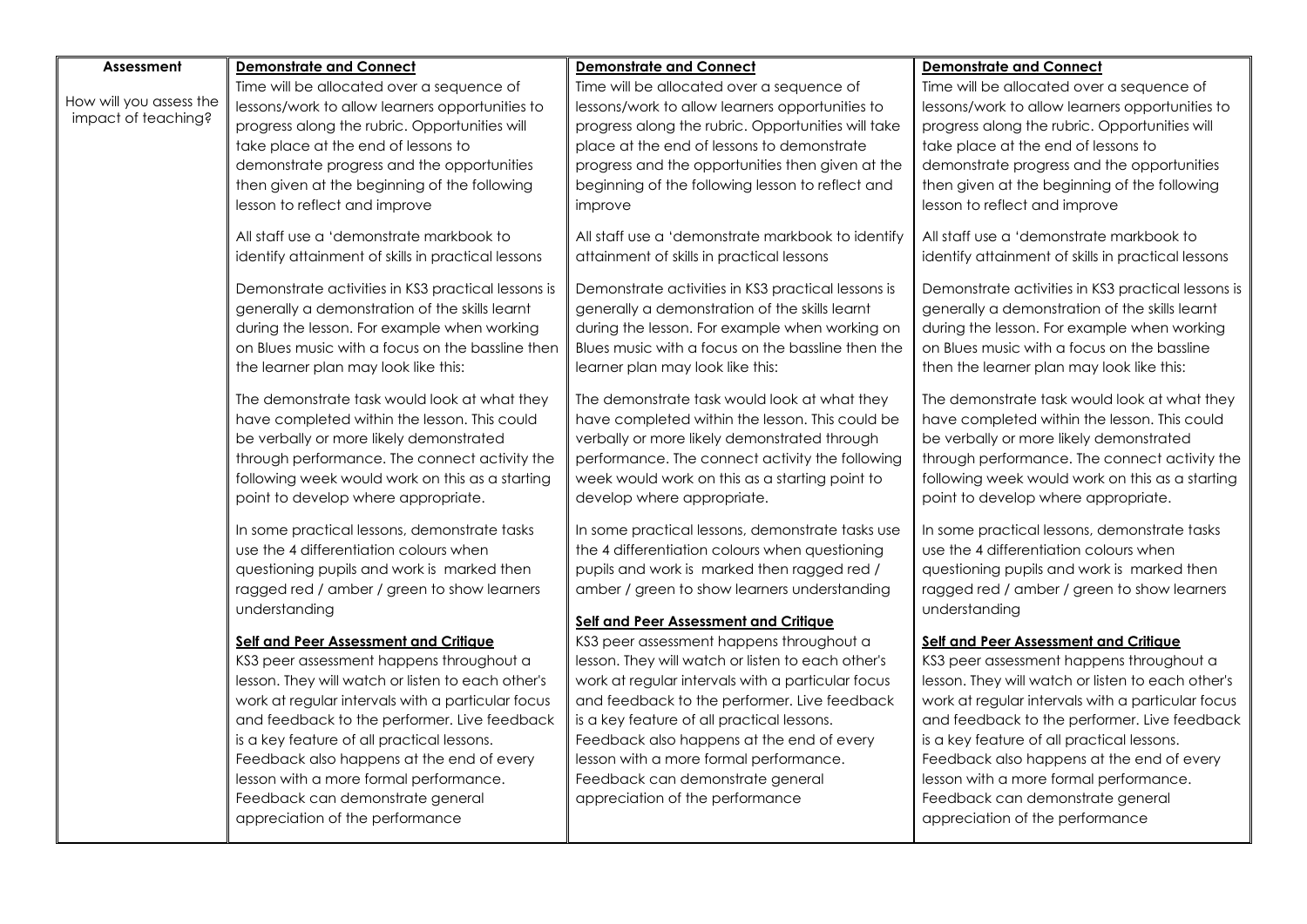| Peer and self assessment is mostly facilitated via | Peer and self assessment is mostly facilitated via                  | Peer and self assessment is mostly facilitated    |
|----------------------------------------------------|---------------------------------------------------------------------|---------------------------------------------------|
| the rubric                                         | the rubric                                                          | via the rubric                                    |
|                                                    |                                                                     |                                                   |
| Learners will be encouraged to use subject         | Learners will be encouraged to use subject                          | Learners will be encouraged to use subject        |
| specific terminology during discussions            | specific terminology during discussions                             | specific terminology during discussions           |
|                                                    |                                                                     |                                                   |
| Learners are encouraged to successfully            | Learners are encouraged to successfully                             | Learners are encouraged to successfully           |
| articulate where they are now against the          | articulate where they are now against the rubric                    | articulate where they are now against the         |
| rubric and what the must do specifically to        | and what the must do specifically to improve                        | rubric and what the must do specifically to       |
| improve and achieve the higher criteria            | and achieve the higher criteria                                     | improve and achieve the higher criteria           |
| Activities may include initialling the rubric or   | Activities may include initialling the rubric or                    | Activities may include initialling the rubric or  |
| verbally discussing current attainment and next    | verbally discussing current attainment and next                     | verbally discussing current attainment and next   |
| steps                                              | steps                                                               | steps                                             |
|                                                    |                                                                     |                                                   |
| All students are encouraged to give Skilled        | All students are encouraged to give Skilled                         | All students are encouraged to give Skilled       |
| feedback to self (informed critique) They will     | feedback to self (informed critique) They will                      | feedback to self (informed critique) They will    |
| know how to improve and will routinely reflect.    | know how to improve and will routinely reflect.                     | know how to improve and will routinely reflect.   |
| Excellent questioning of themselves                | Excellent questioning of themselves                                 | Excellent questioning of themselves               |
|                                                    |                                                                     |                                                   |
|                                                    |                                                                     |                                                   |
| <b>Summative Assessment.</b>                       | <b>Summative Assessment.</b>                                        | <b>Summative Assessment.</b>                      |
| Teachers keep a record of learners progress        | Teachers keep a record of learners progress with                    | Teachers keep a record of learners progress       |
| with a mark book which is ragged as red,           | a mark book which is ragged as red, amber                           | with a mark book which is ragged as red,          |
| amber green. Learners also complete an             | green. Learners also complete an assessment at                      | amber green. Learners also complete an            |
| assessment at the end of each unit of work,        | the end of each unit of work, presenting                            | assessment at the end of each unit of work,       |
| presenting practical work to the teacher and       | practical work to the teacher and class.                            | presenting practical work to the teacher and      |
| class.                                             | Facilitated via the rubric and IAMs (Internal                       | class.                                            |
| Facilitated via the rubric and IAMs (Internal      | <b>Assessment Marksheets)</b>                                       | Facilitated via the rubric and IAMs (Internal     |
| Assessment Marksheets)                             |                                                                     | <b>Assessment Marksheets)</b>                     |
|                                                    | Teachers use these as a tool for giving individual                  |                                                   |
| Teachers use these as a tool for giving            | feedback to both learners and groups                                | Teachers use these as a tool for giving           |
| individual feedback to both learners and           |                                                                     | individual feedback to both learners and          |
| groups                                             | Teachers use these to assist with setting targets<br>and next steps | groups                                            |
| Teachers use these to assist with setting targets  |                                                                     | Teachers use these to assist with setting targets |
| and next steps                                     |                                                                     | and next steps                                    |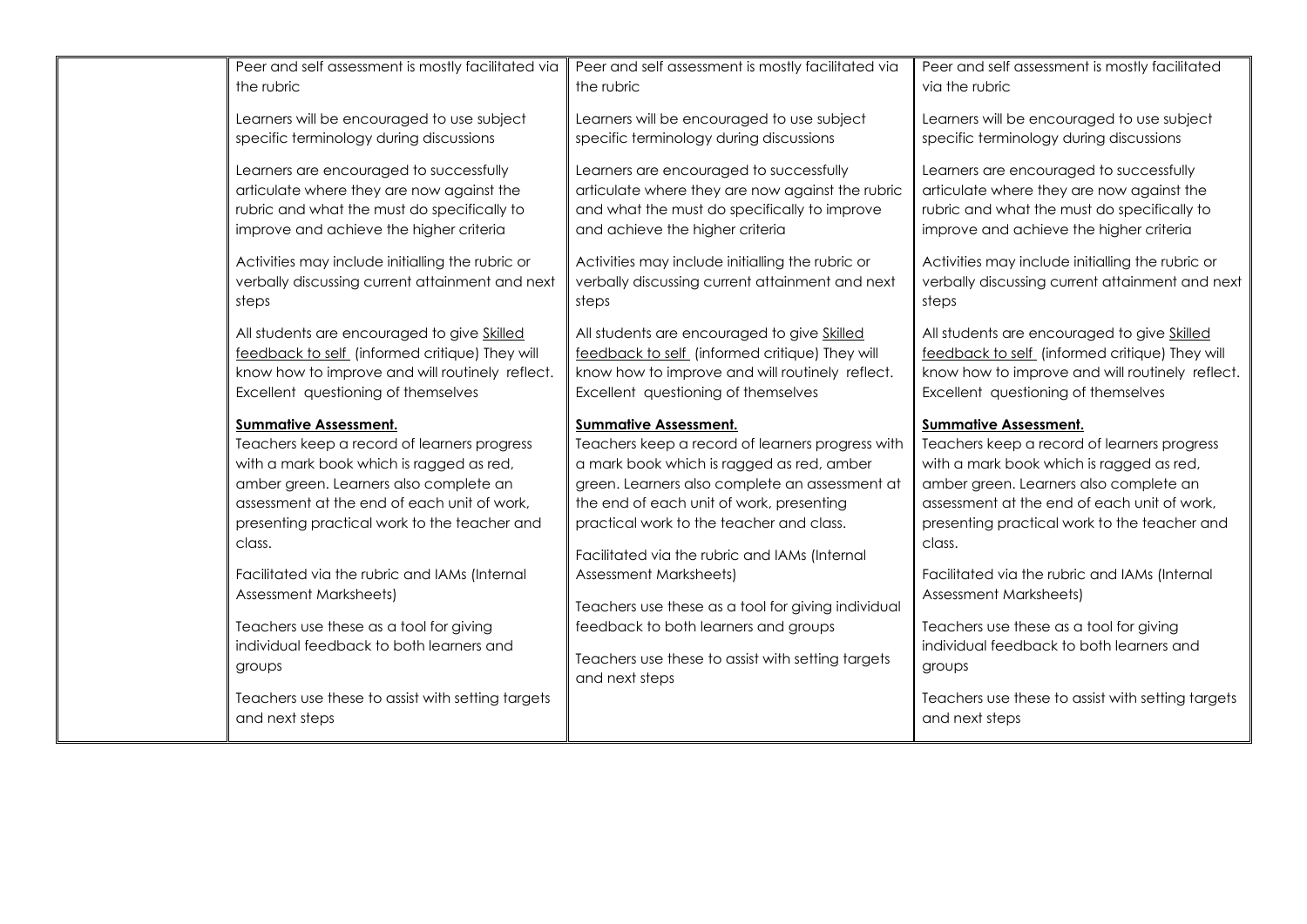| Confident<br><b>Communicators</b><br>Key Tier 2 and 3<br>Vocabulary                                | Tier 2:<br>Word of the week and command words used<br>within lessons<br>Tier 3: (Subject Specific Vocabulary)<br>Dance<br><b>AQA   Subject specific vocabulary</b><br>Drama<br><b>AQA GCSE DRAMA subject specific</b><br>vocabulary                                                                                                                                                                                                                                                                                                                                                          | Tier 2:<br>Word of the week and command words used<br>within lessons<br>Tier 3: (Subject Specific Vocabulary)<br>Dance<br><b>AQA   Subject specific vocabulary</b><br>Drama<br><b>AQA GCSE DRAMA subject specific</b><br>vocabulary                                                                                                                                                                                                                                                                                                                                                                                   | Tier 2:<br>Word of the week and command words used<br>within lessons<br>Tier 3: (Subject Specific Vocabulary)<br>Dance<br><b>AQA   Subject specific vocabulary</b><br>Drama<br><b>AQA GCSE DRAMA subject specific</b><br>vocabulary                                                                                                                                                                                                                                                                                                                                                  |
|----------------------------------------------------------------------------------------------------|----------------------------------------------------------------------------------------------------------------------------------------------------------------------------------------------------------------------------------------------------------------------------------------------------------------------------------------------------------------------------------------------------------------------------------------------------------------------------------------------------------------------------------------------------------------------------------------------|-----------------------------------------------------------------------------------------------------------------------------------------------------------------------------------------------------------------------------------------------------------------------------------------------------------------------------------------------------------------------------------------------------------------------------------------------------------------------------------------------------------------------------------------------------------------------------------------------------------------------|--------------------------------------------------------------------------------------------------------------------------------------------------------------------------------------------------------------------------------------------------------------------------------------------------------------------------------------------------------------------------------------------------------------------------------------------------------------------------------------------------------------------------------------------------------------------------------------|
|                                                                                                    | Music<br>Subject specific key words pages 48 - 50                                                                                                                                                                                                                                                                                                                                                                                                                                                                                                                                            | Music<br>Subject specific key words pages 48 - 50                                                                                                                                                                                                                                                                                                                                                                                                                                                                                                                                                                     | Music<br>Subject specific key words pages 48 - 50                                                                                                                                                                                                                                                                                                                                                                                                                                                                                                                                    |
| <b>Future Ready</b><br>Careers encounters<br>and aspirational<br>cultural capital<br>opportunities | The modules covered will aid progression and<br>development of skills required to opt for GCSE<br>Dance, Drama or Music. In year 7, the main<br>focus if on PERFORMANCE skills but they will<br>'touch upon' other creative skills<br>In all 3 subject areas, students will learn to<br>perform, create and analyse - the skills<br>required for GCSE.<br>They will learn to collaborate with others, think<br>analytically and evaluate effectively. They gain<br>the confidence to pursue their own ideas,<br>reflect and refine their efforts and develop<br>independent rehearsal skills | The modules covered will aid progression and<br>development of skills required to opt for GCSE<br>Dance, Drama or Music. In year 8, the main<br>focus if on COMPOSITION/DEVISING skills but<br>they will 'touch upon' other essential<br>performance skills<br>In all 3 subject areas, students will learn to<br>perform, create and analyse - the skills<br>required for GCSE.<br>They will learn to collaborate with others, think<br>analytically and evaluate effectively. They gain<br>the confidence to pursue their own ideas, reflect<br>and refine their efforts and develop independent<br>rehearsal skills | The modules covered will aid progression and<br>development of skills required to opt for GCSE<br>Dance, Drama or Music. In year 9, the<br>students will explore the set professional works<br>on the GCSE specifications.<br>In all 3 subject areas, students will learn to<br>perform, create and analyse - the skills<br>required for GCSE.<br>They will learn to collaborate with others, think<br>analytically and evaluate effectively. They gain<br>the confidence to pursue their own ideas,<br>reflect and refine their efforts and develop<br>independent rehearsal skills |
| <b>Darton Mindset</b><br>Respect:<br><b>Resilience:</b>                                            | <b>Students in Performing Arts will:</b><br>Participate for a sustained period in a project                                                                                                                                                                                                                                                                                                                                                                                                                                                                                                  | <b>Students in Performing Arts will:</b><br>Participate for a sustained period in a project                                                                                                                                                                                                                                                                                                                                                                                                                                                                                                                           | <b>Students in Performing Arts will:</b><br>Participate for a sustained period in a project                                                                                                                                                                                                                                                                                                                                                                                                                                                                                          |
| <b>Responsibility:</b>                                                                             | or production to demonstrate commitment<br>to team tasks and events.                                                                                                                                                                                                                                                                                                                                                                                                                                                                                                                         | or production to demonstrate commitment to<br>team tasks and events.                                                                                                                                                                                                                                                                                                                                                                                                                                                                                                                                                  | or production to demonstrate commitment<br>to team tasks and events.                                                                                                                                                                                                                                                                                                                                                                                                                                                                                                                 |
|                                                                                                    | Feel respected and confident to take risks                                                                                                                                                                                                                                                                                                                                                                                                                                                                                                                                                   | Feel respected and confident to take risks                                                                                                                                                                                                                                                                                                                                                                                                                                                                                                                                                                            | Feel respected and confident to take risks                                                                                                                                                                                                                                                                                                                                                                                                                                                                                                                                           |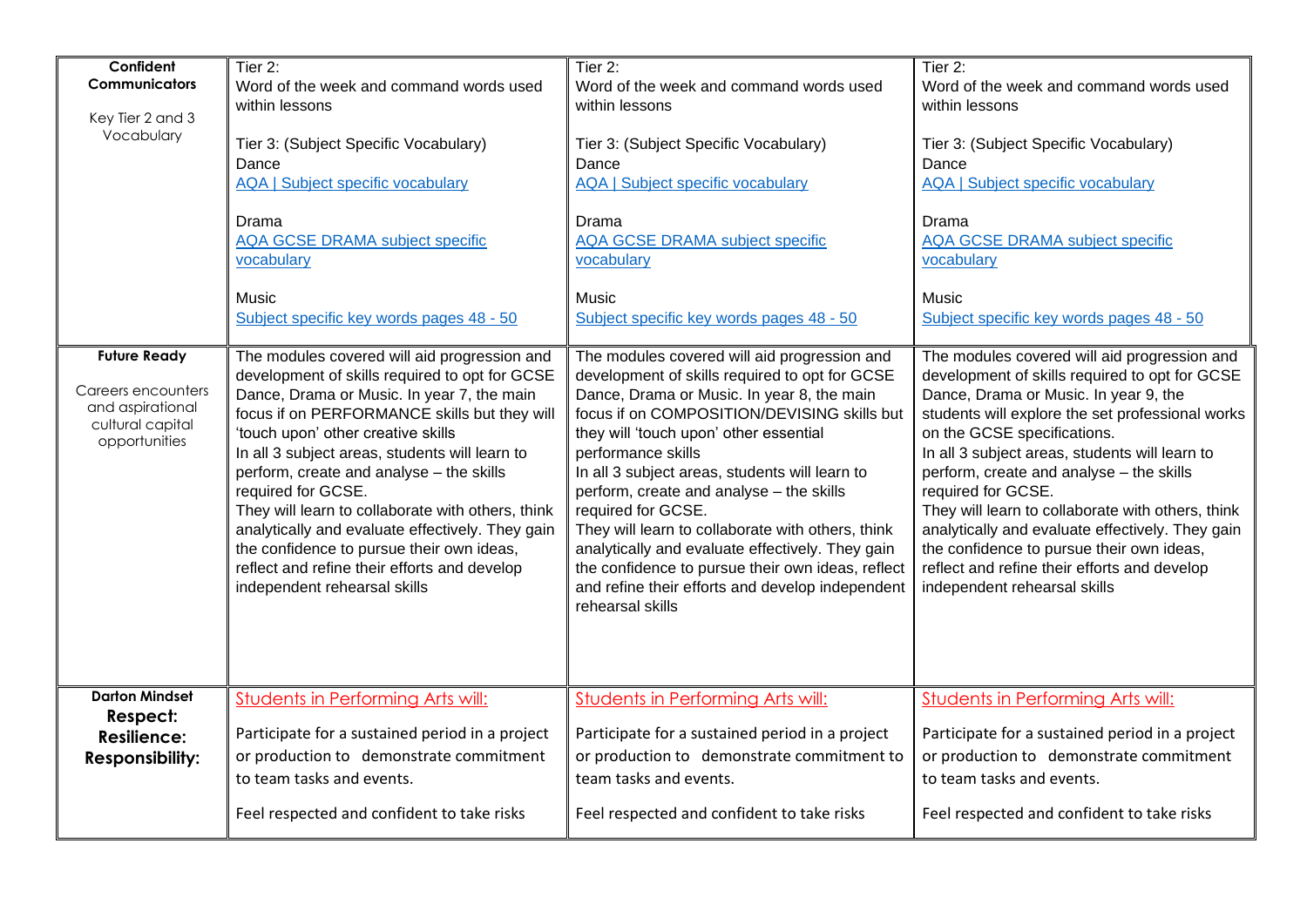| Create a culture to celebrate success which is  | Create a culture to celebrate success which is   | Create a culture to celebrate success which is  |
|-------------------------------------------------|--------------------------------------------------|-------------------------------------------------|
| not forced                                      | not forced                                       | not forced                                      |
| Love celebration and praise and want to be      | Love celebration and praise and want to be       | Love celebration and praise and want to be      |
| involved in celebration events                  | involved in celebration events                   | involved in celebration events                  |
| Take a sense of pride, belonging and identity   | Take a sense of pride, belonging and identity in | Take a sense of pride, belonging and identity   |
| in school events                                | school events                                    | in school events                                |
| Be involved in local events to enhance cultural | Be involved in local events to enhance cultural  | Be involved in local events to enhance cultural |
| capital to open doors and give pupils           | capital to open doors and give pupils            | capital to open doors and give pupils           |
| confidence in wider society                     | confidence in wider society                      | confidence in wider society                     |
| TO DEVELOP RESPECT the six key areas of         | TO DEVELOP RESPECT the six key areas of          | TO DEVELOP RESPECT the six key areas of         |
| development that contribute to building a       | development that contribute to building a        | development that contribute to building a       |
| student's cultural capital are covered in       | student's cultural capital are covered in        | student's cultural capital are covered in       |
| <b>Schemes of learning:</b>                     | <b>Schemes of learning:</b>                      | <b>Schemes of learning:</b>                     |
| 1) Personal Development.                        | 1) Personal Development.                         | 1) Personal Development.                        |
| 2) Social Development, including political and  | 2) Social Development, including political and   | 2) Social Development, including political and  |
| current affairs awareness.                      | current affairs awareness.                       | current affairs awareness.                      |
| 3) Physical Development.                        | 3) Physical Development.                         | 3) Physical Development.                        |
| 4) Spiritual Development.                       | 4) Spiritual Development.                        | 4) Spiritual Development.                       |
| 5) Moral Development.                           | 5) Moral Development.                            | 5) Moral Development.                           |
| 6) Cultural development.                        | 6) Cultural development.                         | 6) Cultural development.                        |
| TO DEVELOP RESILIENCE, the Ron Berger's         | TO DEVELOP RESILIENCE, the Ron Berger's          | TO DEVELOP RESILIENCE, the Ron Berger's         |
| Austin's butterfly approach will be used to     | Austin's butterfly approach will be used to      | Austin's butterfly approach will be used to     |
| continually improve our thinking. Work is       | continually improve our thinking. Work is        | continually improve our thinking. Work is       |
| never finished and there is always room for     | never finished and there is always room for      | never finished and there is always room for     |
| improvement.                                    | improvement.                                     | improvement.                                    |
| We will                                         | We will                                          | We will                                         |
| Encourage belief that Ideas can evolve and      | Encourage belief that Ideas can evolve and       | Encourage belief that Ideas can evolve and      |
| change.                                         | change.                                          | change.                                         |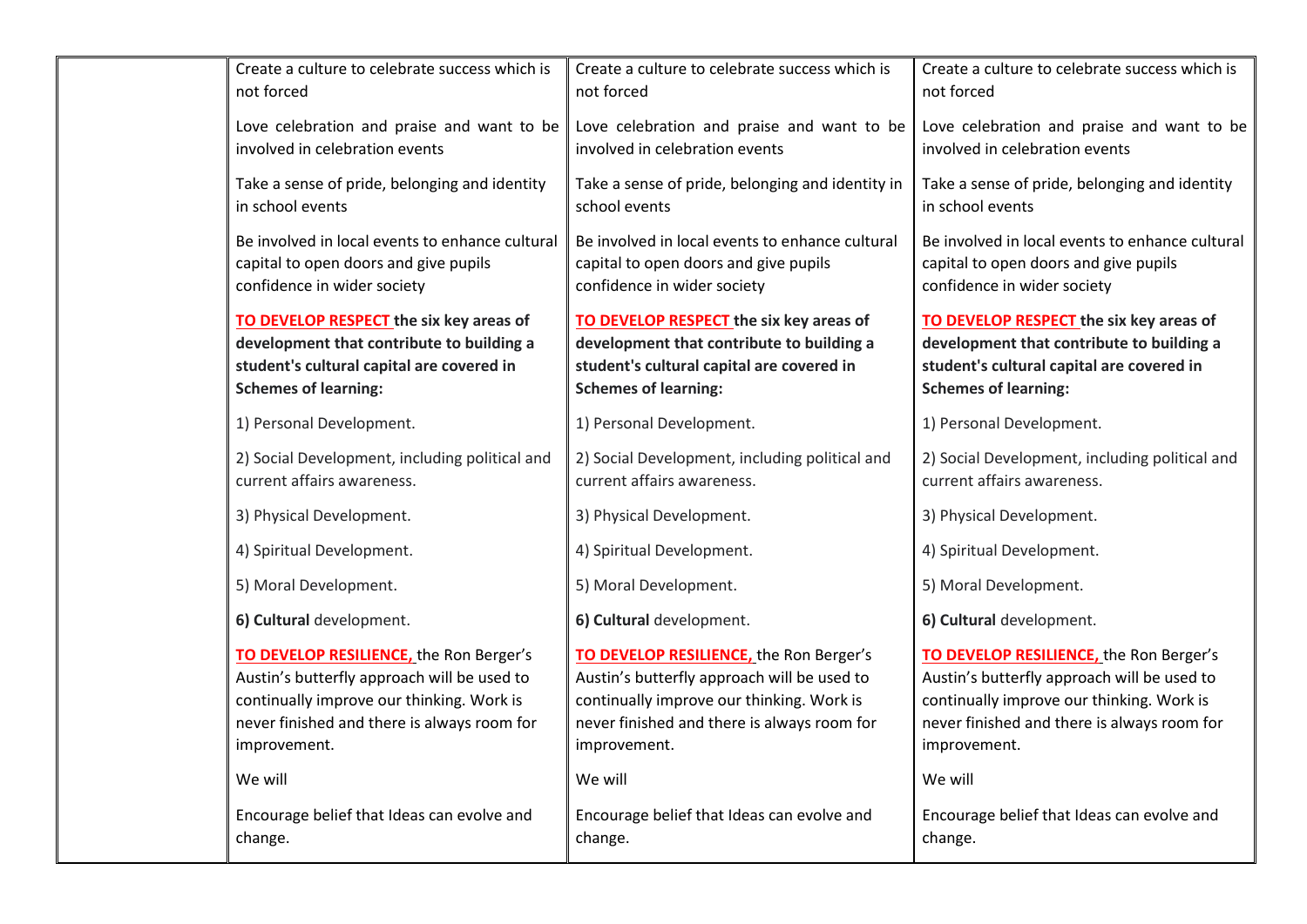|                           | Create the culture of having the next step.                                                          | Create the culture of having the next step.                                                          | Create the culture of having the next step.                                                          |
|---------------------------|------------------------------------------------------------------------------------------------------|------------------------------------------------------------------------------------------------------|------------------------------------------------------------------------------------------------------|
|                           | Respond to feedback in a positive manner.                                                            | Respond to feedback in a positive manner.                                                            | Respond to feedback in a positive manner.                                                            |
|                           | Share Rubrics and assessment criteria and                                                            | Share Rubrics and assessment criteria and                                                            | Share Rubrics and assessment criteria and                                                            |
|                           | ensure that students know how to act on                                                              | ensure that students know how to act on                                                              | ensure that students know how to act on                                                              |
|                           | feedback.                                                                                            | feedback.                                                                                            | feedback.                                                                                            |
|                           | Developing skills in being independent and<br>seeking improvements for themselves.                   | Developing skills in being independent and<br>seeking improvements for themselves.                   | Developing skills in being independent and<br>seeking improvements for themselves.                   |
|                           |                                                                                                      |                                                                                                      |                                                                                                      |
|                           | TO DEVELOP RESPONSIBILITY                                                                            | <b>TO DEVELOP RESPONSIBILITY</b>                                                                     | <b>TO DEVELOP RESPONSIBILITY</b>                                                                     |
|                           | We will                                                                                              | We will                                                                                              | We will                                                                                              |
|                           | Apply independent working skills and take<br>ownership of own learning.                              | Apply independent working skills and take<br>ownership of own learning.                              | Apply independent working skills and take<br>ownership of own learning.                              |
|                           | Feel respected and confident to take risks                                                           | Feel respected and confident to take risks                                                           | Feel respected and confident to take risks                                                           |
|                           | Create learner modelling opportunities                                                               | Create learner modelling opportunities                                                               | Create learner modelling opportunities                                                               |
|                           |                                                                                                      |                                                                                                      |                                                                                                      |
| <b>Student Leadership</b> | Within lessons, we will                                                                              | Within lessons, we will                                                                              | Within lessons, we will                                                                              |
|                           | Promote and encourage events that promote<br>debates - encourage opinions                            | Promote and encourage events that promote<br>debates - encourage opinions                            | Promote and encourage events that promote<br>debates - encourage opinions                            |
|                           | Create opportunities for challenges, team and<br>individual competitions - X Factor, Talent<br>Shows | Create opportunities for challenges, team and<br>individual competitions - X Factor, Talent<br>Shows | Create opportunities for challenges, team and<br>individual competitions - X Factor, Talent<br>Shows |
|                           |                                                                                                      |                                                                                                      |                                                                                                      |
|                           | Music events - Oldfolks/Daton church/Derby<br>and Joan                                               | Music events - Oldfolks/Daton church/Derby<br>and Joan                                               | Music events - Oldfolks/Daton church/Derby<br>and Joan                                               |
|                           | Organise an Annual production - Allocate<br>roles and responsibilities within production             | Organise an Annual production - Allocate roles<br>and responsibilities within production teams       | Organise an Annual production - Allocate roles<br>and responsibilities within production teams       |
|                           | teams                                                                                                | Allocate Subject ambassadors to lead and                                                             | Allocate Subject ambassadors to lead and                                                             |
|                           | Allocate Subject ambassadors to lead and<br>deliver enrichment - reintroduce badges                  | deliver enrichment - reintroduce badges                                                              | deliver enrichment - reintroduce badges                                                              |
|                           |                                                                                                      |                                                                                                      |                                                                                                      |